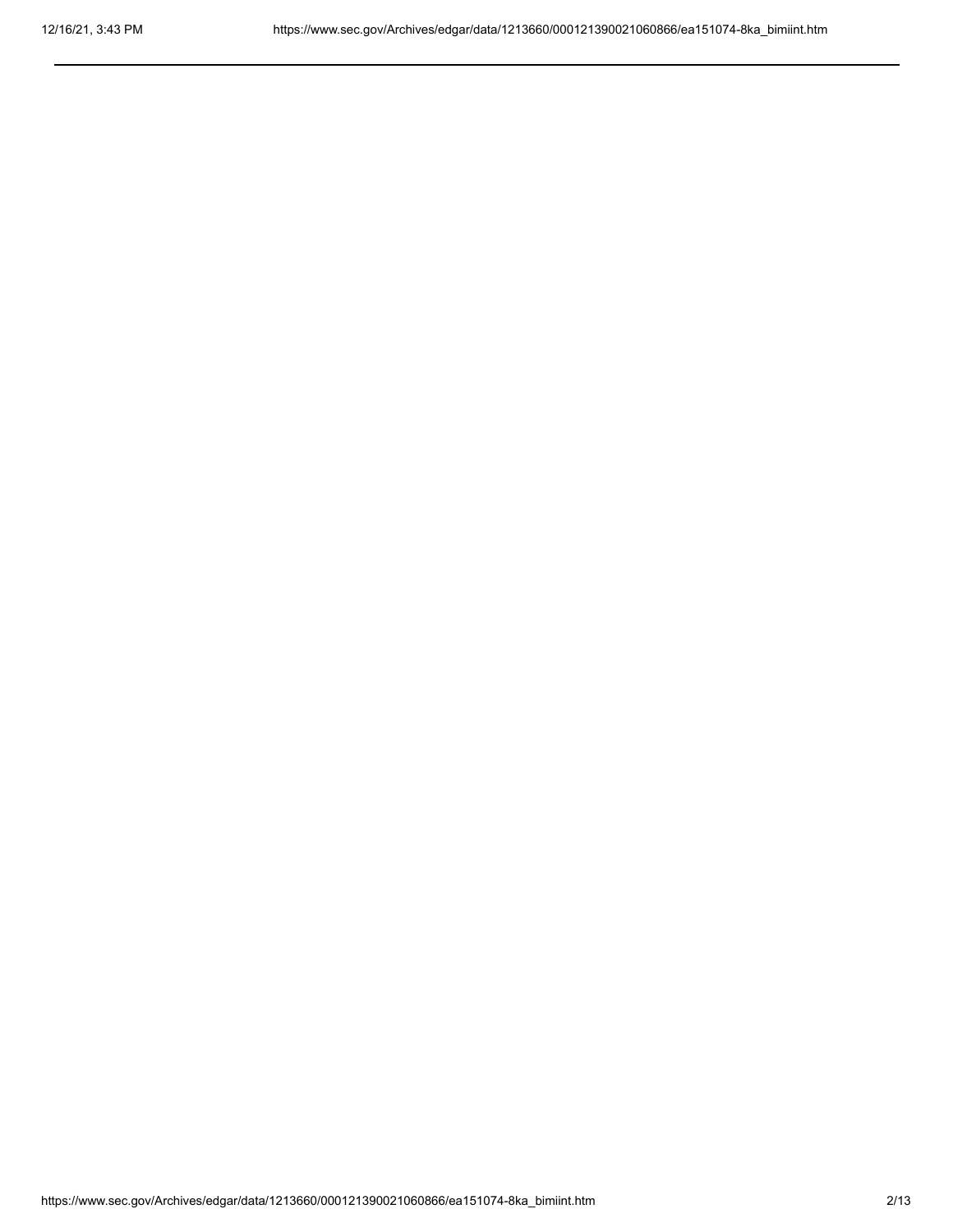# **Explanatory Note**

This Amendment No. 1 to Current Report on Form 8-K/A (the "8-K Amendment") is being filed to amend the Current Report on Form 8-K of BIMI International Medical Inc. (the "Company") filed on November 18, 2021 (the "Original 8-K"). The Original 8- K included disclosure in Item 1.01 with respect to an entry into a Material Definitive Agreement. This 8-K Amendment amends and restates Item 1.01 of the Original Form 8-K in order to correct an inadvertent clerical error. The paragraph in the Original 8-K entitled "*Special Redemption Rights*" was included by mistake. All other Items included in the Original Form 8-K remain unchanged.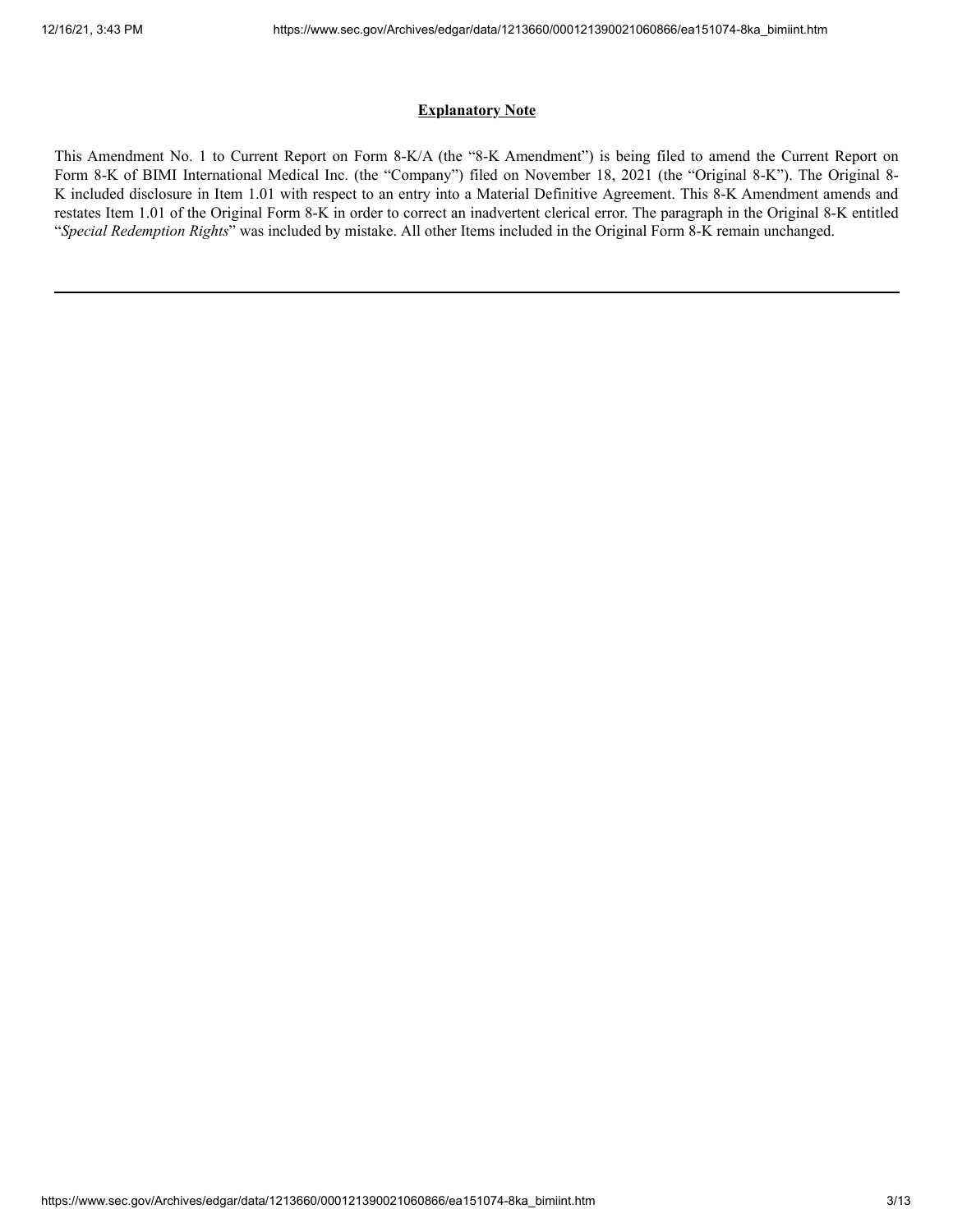# **Item 1.01**. **Entry into a Material Definitive Agreement.**

On November 18, 2021, the Company entered into a Securities Purchase Agreement (the "SPA") with two institutional investors (each a "Holder" and collectively the "Holders") to sell certain senior secured convertible notes (the "Convertible Notes") of the Company in a private placement (the "Private Placement") to the Holders, in the aggregate principal amount of \$7,800,000 having an aggregate original issue discount of 20%, and ranking senior to all outstanding and future indebtedness of the Company. Pursuant to the SPA, two Convertible Notes (each, an "Initial Note" and collectively the "Initial Notes") in an aggregate original principal amount of \$6,500,000 will be issued to the Holders in reliance upon the exemption from securities registration under by Section 4(a)(2) of the Securities Act of 1933, as amended (the "1933 Act"), and Rule 506(b) of Regulation D ("Regulation D") as promulgated under the 1933 Act, together with the issuance of warrants (the "Warrants" and, together with the Convertible Notes, the "Securities") to acquire common stock of the Company (the "Common Stock"), as described below. Each Convertible Note has a face amount of \$3,900,000 for which each Holder will pay \$3,250,000 in cash. Additional Convertible Notes in an aggregate original principal amount not to exceed \$3,900,000 may also be issued to the Holders under the SPA at a later date under certain circumstances. The Convertible Notes are being sold with an original issue discount and do not bear interest except upon the occurrence of an event of default.

The Company will use the proceeds from the sale of the Securities for general corporate purposes, but not, as covenanted in the SPA, directly or indirectly, for (i) the satisfaction of any Indebtedness of the Company or any of its subsidiaries, (ii) the redemption or repurchase of any securities of the Company or any of its Subsidiaries, or (iii) the settlement of any outstanding litigation.

The Convertible Notes mature on the 18-month anniversary of the issuance date, are payable by the Company in installments and are convertible at the election of the Holders as more fully described below.

- The Convertible Notes are convertible at any time or times after the Stockholder Approval Date (as defined below) in whole or in part, at the option of the holders into shares of Common Stock at a rate equal to the amount of principal, interest (if any) and unpaid late charges (if any), divided by a conversion price of \$0.65.
- The floor price per share at which a Convertible Note may be converted is \$0.1557.

Under the terms of the Warrants:

The Warrants are exercisable at any time or times after the Stockholder Approval Date in whole or in part, at the option of the holders thereof, for shares of the Common Stock for an exercise price of \$0.71.

Notwithstanding the foregoing, as further described below, the Holders are prohibited from converting the Convertible Notes or exercising the Warrants, and any payments of interest and principal in shares of the Common Stock will be held in abeyance, to the extent a Holder would beneficially own more than 4.99% (or 9.99%, if the holder elects the higher threshold) of the Company's outstanding shares of Common Stock after such conversion or payment.

## The Securities Purchase Agreement

The SPA contains certain representations and warranties, covenants and indemnities customary for similar transactions. Under the SPA, the Company agreed to hold a stockholder meeting, by no later than February 15, 2022 (the "Stockholder Approval Date") to approve resolutions (the "Stockholder Resolutions") authorizing the issuance of shares of Common Stock under the Convertible Notes and the Warrants for the purposes of compliance with the stockholder approval rules of the Nasdaq Stock Market ("Nasdaq") (the "Stockholder Approval"). If such approval is not received by the Stockholder Approval Date, the Company will be obligated to continue to seek stockholder approval by May 15, 2022 and every six months thereafter until such approval is obtained.

# The Convertible Notes

## *Maturity and Repayment Dates*

The Convertible Notes mature (the "Maturity Date") on the 18-month anniversary of the date on which they are issued (the "Issuance Date"). The principal amount is payable in equal installments beginning on the 6-month anniversary of the Issuance Date and each month thereafter until the Maturity Date. The Convertible Notes must be paid in cash and the Company may not prepay any portion of the principal amount or interest.

#### *Interest*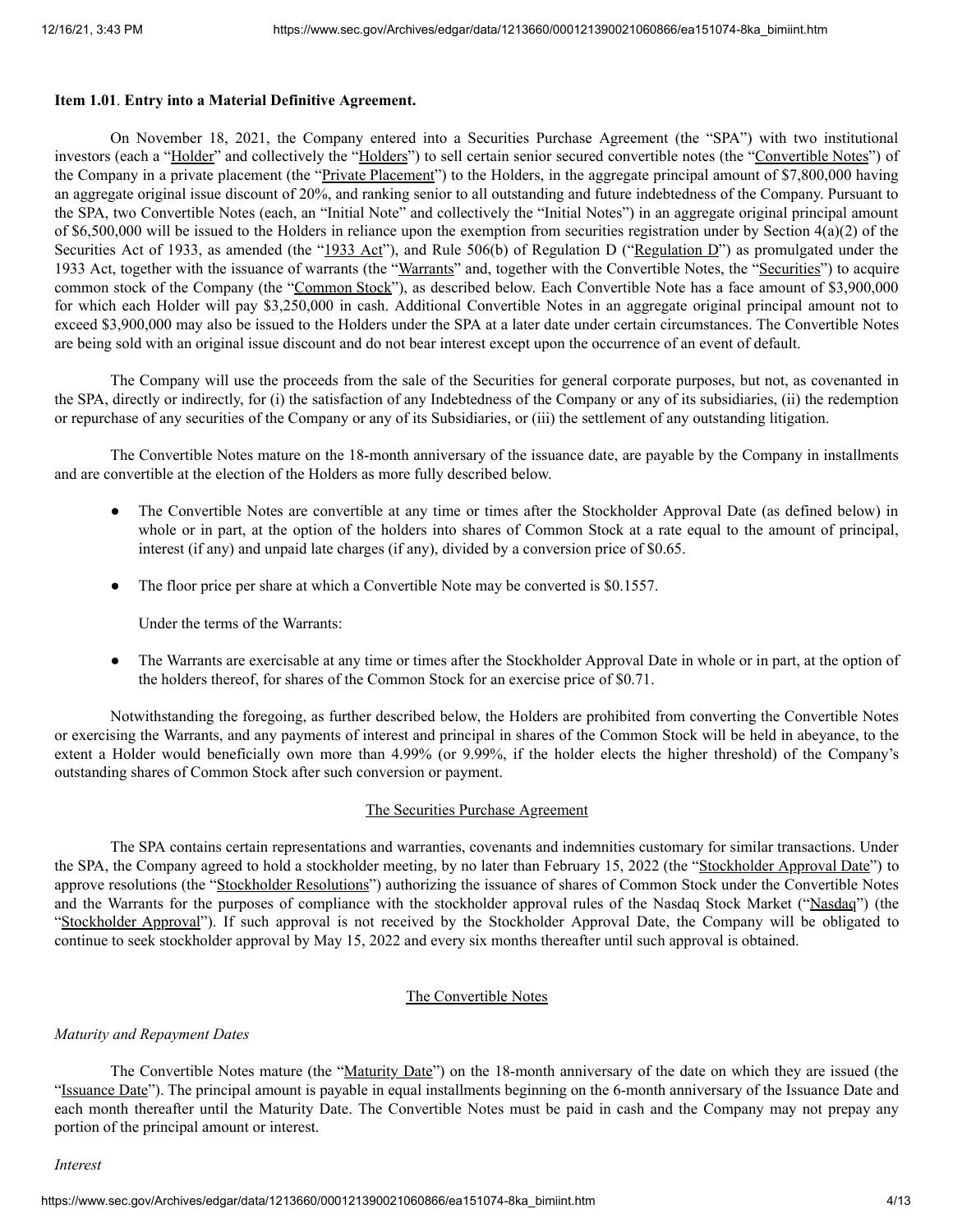The Convertible Notes are being sold with an original issue discount and do not bear interest except upon the occurrence of an Event of Default (described below), in which event the applicable rate will be 13.00% per annum.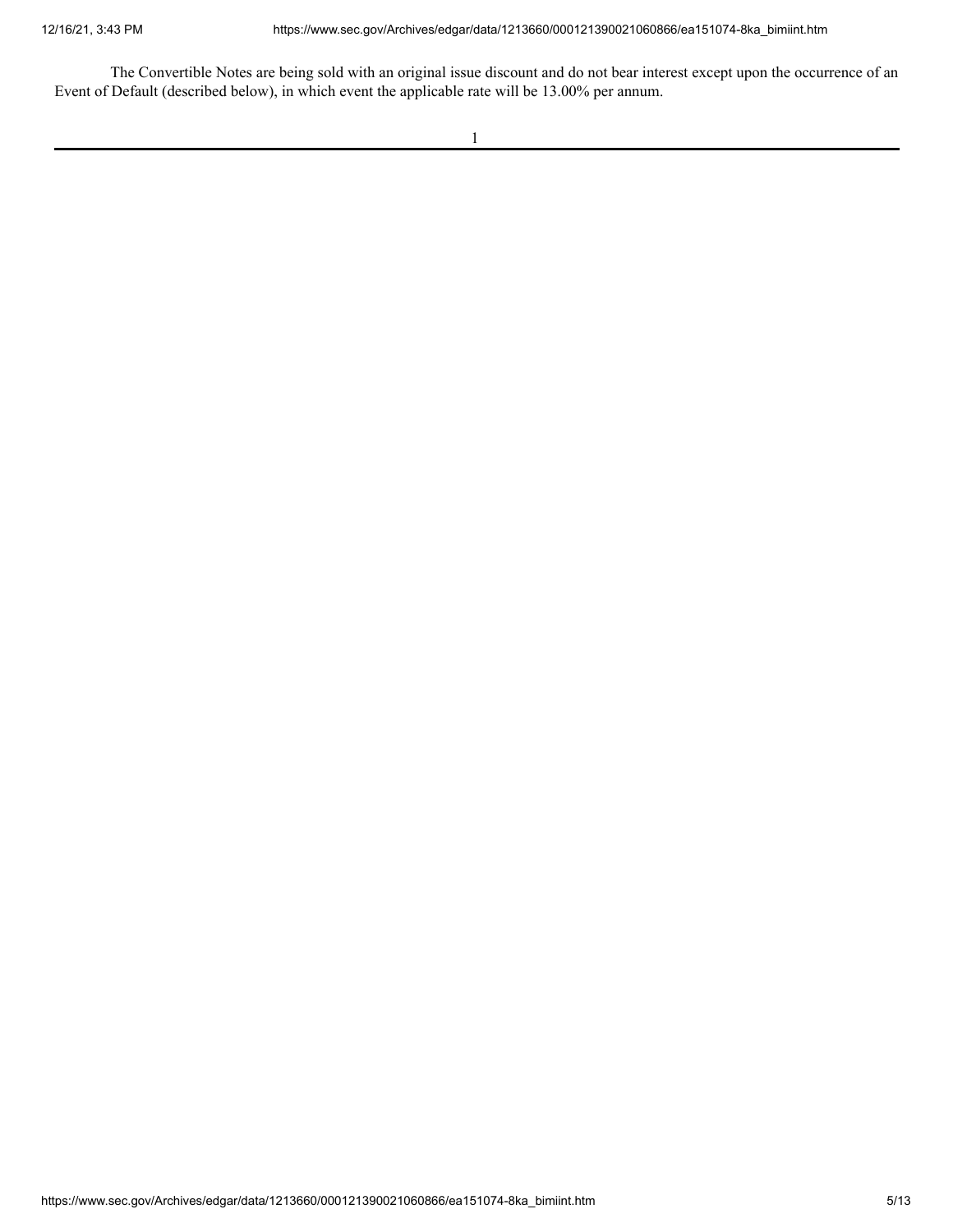### *Conversion*

The Convertible Notes are convertible at any time or times after the Stockholder Approval Date in whole or in part, at the option of the holders thereof, into shares of the Common Stock at a rate equal to the amount of principal, interest (if any) and unpaid late charges (if any), divided by a conversion price of \$0.65 (the "Conversion Price"). The Conversion Price is subject to standard adjustments in the event of any stock split, stock dividend, stock combination, recapitalization or other similar transaction.

The floor price per share at which a Convertible Note may be converted is \$0.1557 (the "Floor Price")

If the Company enters into any agreement to issue (or issue) any variable rate securities, the holder has the additional right to substitute such variable price (or formula) for the conversion price.

In connection with the occurrence of Events of Default, the holders of the Convertible Notes will be entitled to convert all or any portion of the Convertible Notes at an alternate conversion price equal to the lower of (i) the conversion price then in effect, and (ii) the lower of (A) 70% of the lowest VWAP of the Common Stock during the ten (10) consecutive trading day period ending and including the trading day immediately preceding the delivery or deemed delivery of the applicable notice of conversion and (B) 70% of the VWAP of the Common Stock as of the date of the delivery or deemed delivery of the applicable notice of conversion, but not less than the Alternate Conversion Floor Amount, which is the product obtained by multiplying (A) the higher of (i) the highest price that the Common Stock trades at on the trading day immediately preceding the relevant Alternate Conversion Date and (ii) the applicable Alternate Conversion Price and (B) the difference obtained by subtracting (I) the number of shares of Common Stock to be delivered to the holder on the applicable delivery deadline with respect to such Alternate Conversion from (II) the quotient obtained by dividing (x) the applicable Conversion Amount that the holder has elected to be the subject of the applicable Alternate Conversion, by (y) the applicable Alternate Conversion Price without giving effect to clause (x) of such definition (i.e. the Floor Price).

## *Conversion Limitation and Exchange Cap*

The holders of the Convertible Notes will not have the right to convert any portion of the Convertible Notes, to the extent that, after giving effect to such conversion, such Holder (together with certain related parties) would beneficially own in excess of 4.99% of the shares of the Common Stock outstanding immediately after giving effect to such conversion. A holder may from time to time increase this limit to 9.99%, provided that any such increase will not be effective until the 61st day after delivery of a notice to the Company of such increase.

The Convertible Notes shall not be convertible until such time as the Company shall have obtained the Stockholder Approval.

# *Events of Default*

Events of Default include: (i) the failure of the applicable registration statement (the "Registration Statement") for the shares issuable upon conversion of the Convertible Notes and exercise of the Warrants to be filed with the SEC; (ii) the failure of the Company to maintain the effectiveness of the Registration Statement; (iii) suspension of trading of the Common Stock on a national securities exchange for five days; (iv) uncured conversion failure; (v) failure by the Company to maintain required share allocations for the conversion of the Convertible Notes and the exercise of the Warrants; (vi) failure by the Company to pay Principal when due; (vii) failure of the Company to remove restricted legends from shares issued to the Holder upon conversion of the Convertible Note or the Warrants; (viii) the occurrence of any default under, redemption of or acceleration prior to maturity of at least an aggregate of \$150,000 of Indebtedness of the Company; (ix) bankruptcy, insolvency, reorganization or liquidation proceedings or other proceedings for the relief of debtors shall be instituted by or against the Company or any Subsidiary and not dismissed within 30 days of initiation; (x) the commencement by the Company or any Subsidiary of a voluntary case or proceeding under any applicable federal, state or foreign bankruptcy, insolvency, reorganization or other similar law; (xi) commencement of any bankruptcy or similar proceeding, voluntary or involuntary, of the Company or any Subsidiary of the Company; (xii) final judgment for the payment of money aggregating in excess of \$150,000 are rendered against the Company or any Subsidiary of the Company and not bonded or discharged within 30 days; (xiii) failure of the Company or any Subsidiary to pay when due any debts in excess of \$150,000 due to any third party; (xiv) breaches by the Company or any Subsidiary of any representations or warranties in the SPA or any document contemplated thereby; (xv) a false or inaccurate certification by the Company that either (A) the "Equity Conditions" are satisfied, (B) there has been no "Equity Conditions Failure," or (C) as to whether any Event of Default has occurred; (xvi) failure of the Company or any Subsidiary to comply with the covenants in the Convertible Note; any material adverse effect occurring; or (xvii) any Event of Default occurs under any other Convertible Note.

In connection with an Event of Default, the holders of the Convertible Notes may require the Company to redeem in cash any or all of the Convertible Notes. The redemption price will equal the greater of (i) 110% of the outstanding principal of the Convertible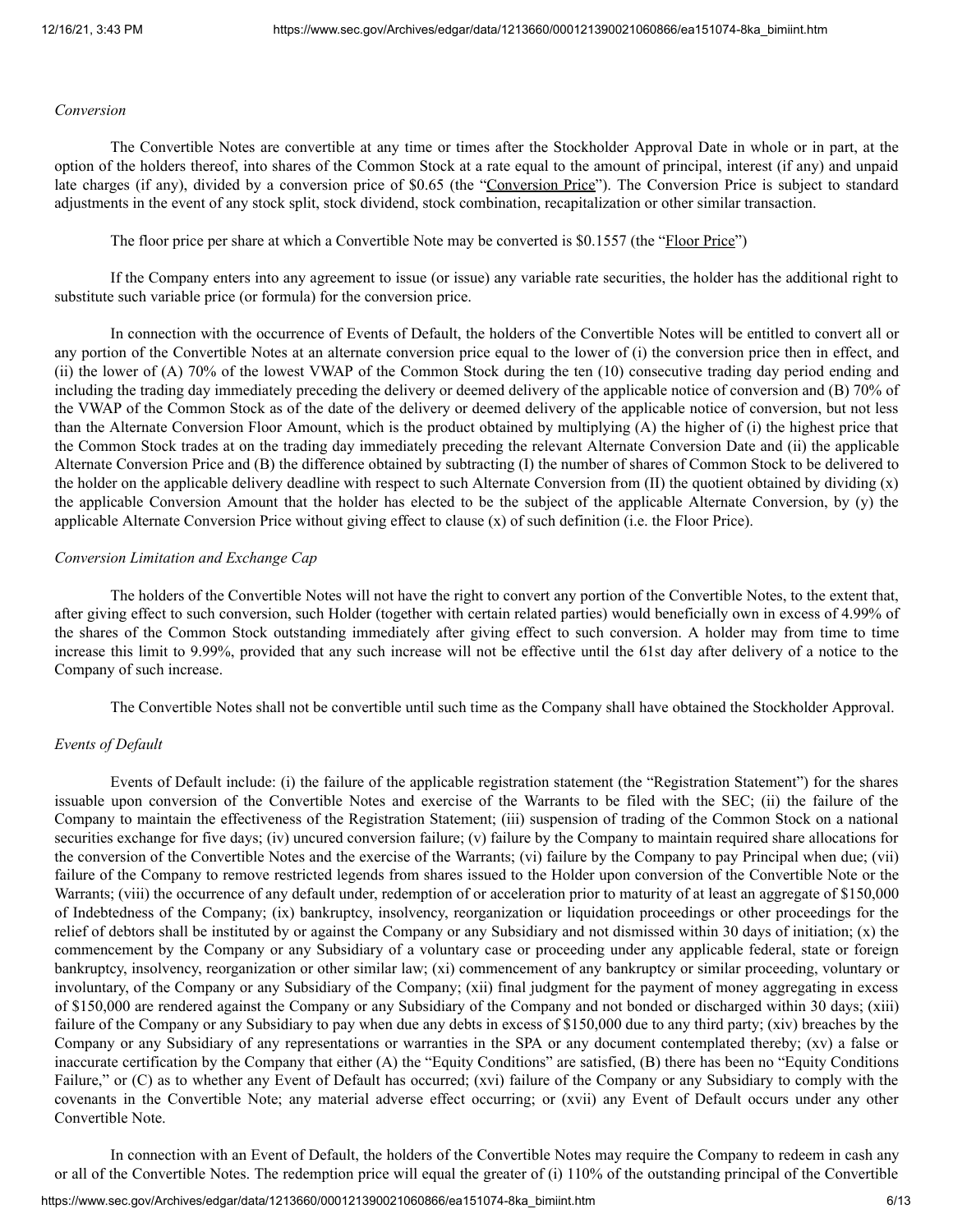12/16/21, 3:43 PM https://www.sec.gov/Archives/edgar/data/1213660/000121390021060866/ea151074-8ka\_bimiint.htm

Note to be redeemed and accrued and unpaid interest and unpaid late charges thereon, and (ii) an amount equal to market value of the shares of the Common Stock underlying the Convertible Notes, as determined in accordance with the Convertible Notes. Upon the occurrence of certain Events of Default relating to the bankruptcy of the Company, whether occurring prior to or following the maturity date, the Company will be required to immediately redeem the Convertible Notes, in cash, for an amount equal to 110% of the outstanding principal of the Convertible Notes, and accrued and unpaid interest and unpaid late charges thereon, without the requirement for any notice or demand or other action by any holder or any other person or entity.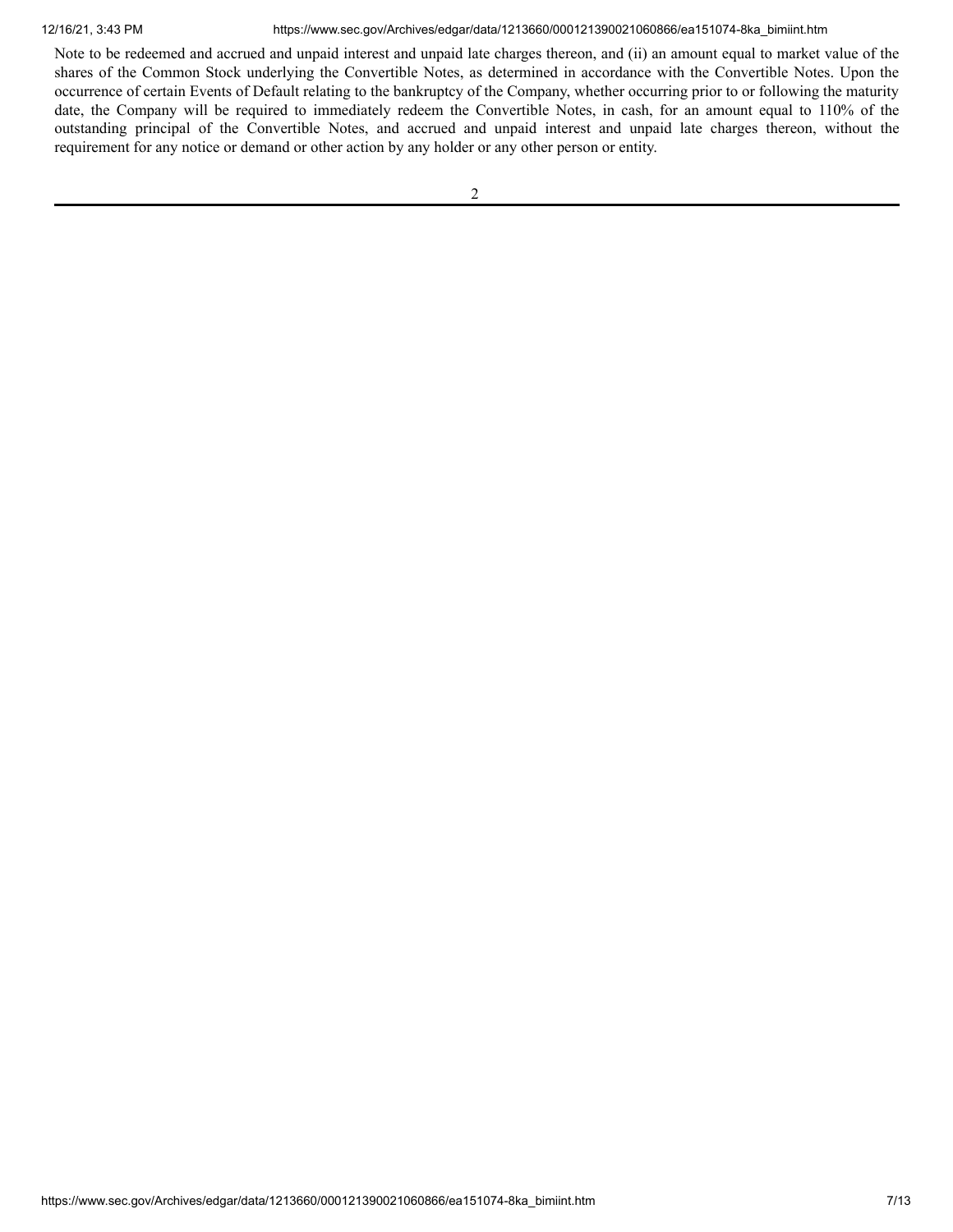## *Change of Control*

In connection with a Change of Control (as defined in the Convertible Notes), the holders of the Convertible Notes may require the Company to redeem all or any portion of the Convertible Notes. The redemption price per share will equal the greatest of (i) 110% of the outstanding principal of the Convertible Notes to be redeemed, and accrued and unpaid interest and unpaid late charges thereon, (ii) 110% of the market value of the shares of the Common Stock underlying the Convertible Notes, as determined in accordance with the Convertible Notes, and (iii) 110% of the aggregate cash consideration that would have been payable in respect of the shares of the Common Stock underlying the Convertible Notes, as determined in accordance with the Convertible Notes.

### *Other Corporate Events*

The Company is not permitted to enter a Fundamental Transaction (as defined in the Convertible Notes), unless the successor entity assumes all of the obligations under the Convertible Notes pursuant to written agreements satisfactory to the holder of the Convertible Notes, and the successor entity is a publicly traded corporation whose shares of Common Stock are quoted or listed on a national securities exchange. If at any time the Company grants any Purchase Rights (as defined in the Convertible Note) or makes any distribution of assets pro rata to all or substantially all of the holders of any class of its Common Stock, then the holders of the Convertible Notes will be entitled to acquire the aggregate Purchase Rights or assets which such holder could have acquired if such holder had held the number of shares of the Common Stock acquirable upon complete conversion of the Convertible Notes (without taking into account any limitations on conversion) held by such holder immediately prior to the date as of which the record holders are to be determined for such grant of purchase rights or distributions. To the extent any such grant of rights or distribution would result in the holders exceeding the maximum percentage described in first paragraph of "—*Conversion Limitation and Exchange Cap*" above, such rights shall be held in abeyance for up to ninety trading days

#### *Installment Conversions and Redemptions*

The Convertible Notes require that, on each Installment Date, the Company will pay an amount of the Convertible Note equal to the lesser of 1/13<sup>th</sup> of the principal amount and the outstanding principal amount of The Convertible Notes then outstanding on such Installment Date, less amounts already converted or paid (the "Installment Amount"), together with interest and late charges, if any, thereon, in shares of the Common Stock, subject to the satisfaction of customary equity conditions (including minimum price and volume thresholds) (an "Installment Conversion").

If the Company satisfies such equity conditions (subject to the holder's right to waive any such condition), the Company will convert the portion of the Installment Amount subject to such Installment Conversion into shares of its Common Stock at a price per share equal to the lower of lowest of (i) the conversion price then in effect, (ii) the greater of  $(x)$  the Floor Price and  $(y)$  82% of the sum of (A) the two (2) lowest VWAPs of the Common Stock on any Trading Day during the ten (10) consecutive Trading Day period ending and including the Trading Day immediately preceding the applicable Installment Date, divided by (B) two (2). All such determinations to be appropriately adjusted for any stock split, stock dividend, stock combination or other similar transaction during any such measuring period, but not less than the Floor Price. If the Company elects to effect and Installment Redemption (as defined in the Convertible Notes) or if an Installment Conversion is not permitted because certain equity conditions are not met, the Company must redeem the Installment Amount in cash at a price equal to 106% of its aggregate value.

The Holders of the Convertible Notes may elect to defer conversion until a subsequent Installment Date selected by each such Holder, or accelerate the conversion of future Installment Amounts to the current Installment Date, with the amount to be accelerated subject to certain restrictions as set forth in the Convertible Notes.

Notwithstanding the forgoing, and only during the period commencing on the Issuance Date and ending on the Stockholder Approval Date, the Company shall automatically be deemed to have elected to effect Installment Redemptions for all Installment Amounts.

#### *Redemptions at Company Election*

At any time after the later of (x) thirty (30) calendar days after the Applicable Date (as defined in the SPA) and (y) the date no Equity Conditions Failure exists, the Company has the right to redeem all, but not less than all, of the Conversion Amount then remaining under this Notes at cash price equal to 200% of the greater of (i) the Conversion Amount being redeemed and (ii) the product of (1) the Conversion Rate with respect to the Conversion Amount being redeemed multiplied by (2) the greatest Closing Sale Price of the Common Stock on any trading day during the period commencing on the date immediately preceding such redemption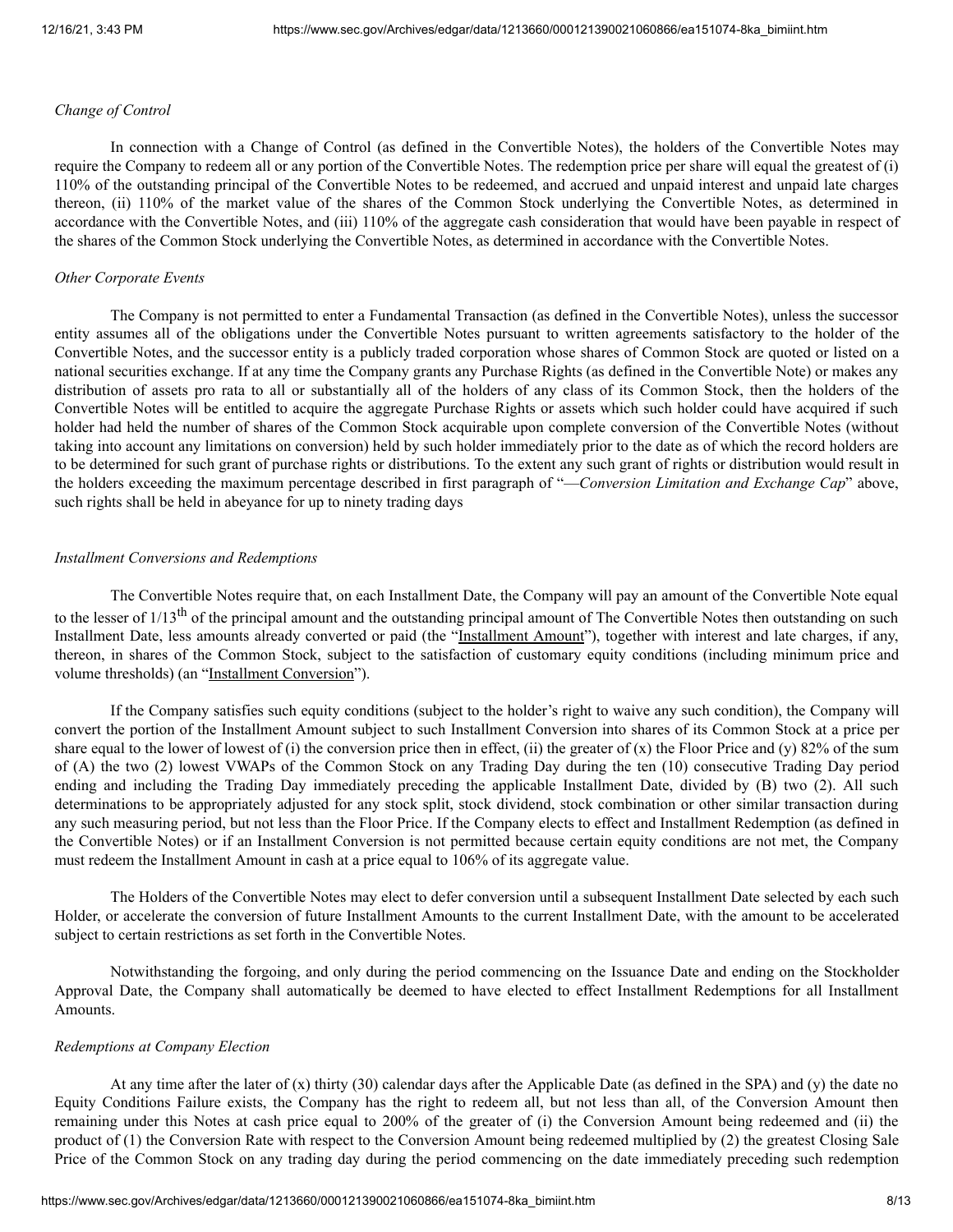## 12/16/21, 3:43 PM https://www.sec.gov/Archives/edgar/data/1213660/000121390021060866/ea151074-8ka\_bimiint.htm

notice date and ending on the Trading Day immediately prior to the date the Company makes the entire payment required to be made for the redemption.

## *Additional Convertible Notes*

Subject to the terms and conditions set forth in the SPA, each Holder of a Convertible Note may, upon written notice to the Company, require the Company to participate in an Additional Closing (as defined in the SPA) for the purchase by such Holder, and the sale by the Company, of a Convertible Note in an original principal amount of set forth opposite such holder's name in the SPA, the aggregate principal amount of which for all Holders shall not exceed \$3,900,000.

## *Covenants*

The Company will be subject to certain customary affirmative and negative covenants regarding the incurrence of indebtedness, the existence of liens, the repayment of indebtedness, the payment of cash in respect of dividends, distributions or redemptions, and the transfer of assets, among other matters.

3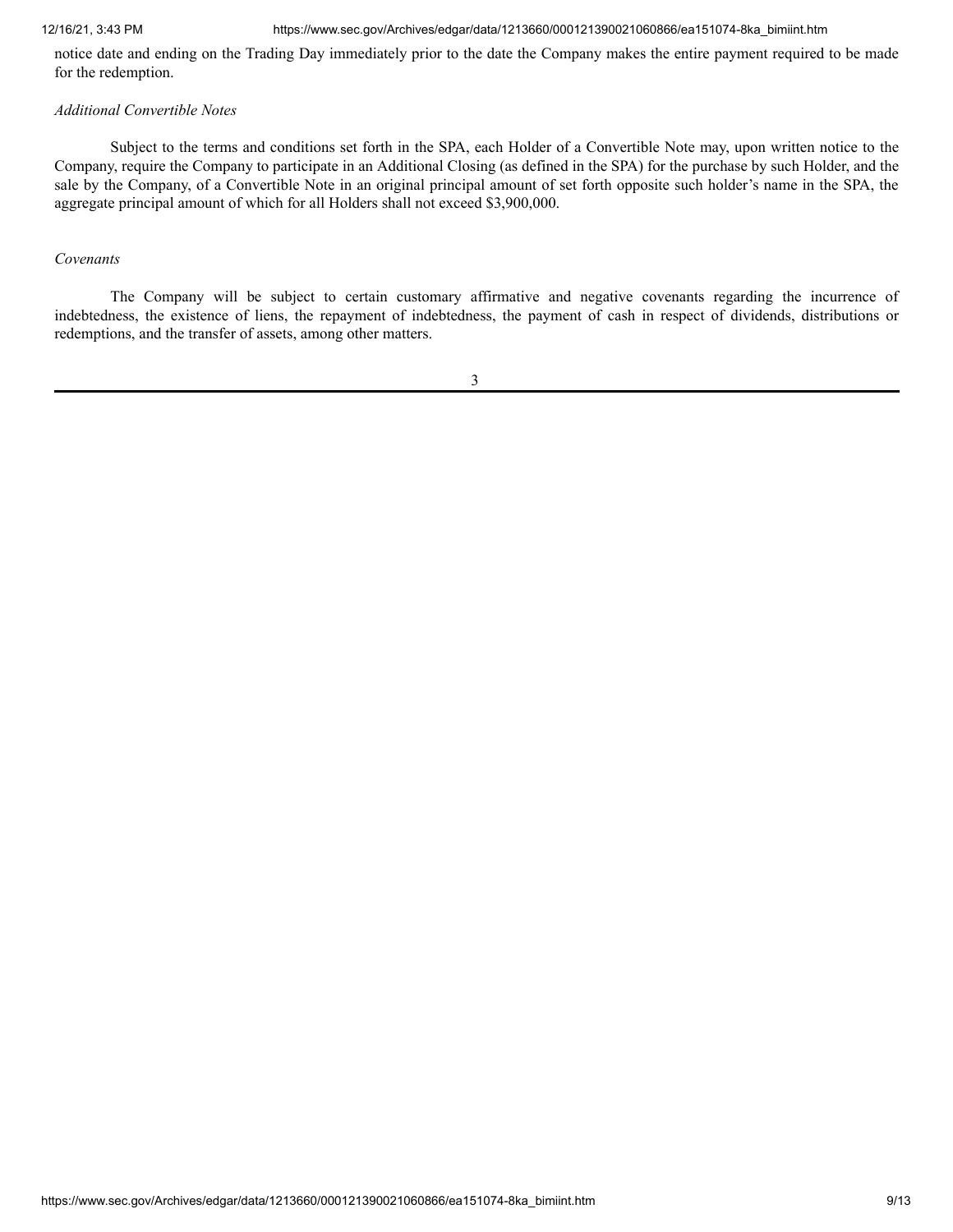#### The Warrants

## *Expiration and Exercise*

The Warrants, for the purchase of an aggregate of 1,800,000 shares of the Company's Common Stock (subject to standard adjustments in the event of any stock split, stock dividend, stock combination, recapitalization or other similar transaction), expire on the fourth anniversary of the Issuance Date (the "Expiration Date"). Prior to or on the Expiration Date, the Warrants are exercisable at any time after the Stockholder Approval Date, in whole or in part, at the option of the holders.

The exercise price for the Warrants (subject to possible standard adjustments in the event of any stock split, stock dividend, stock combination, recapitalization or other similar transaction) is \$0.71. The Warrants may be exercised by means of a cashless exercise.

#### *Exercise Limitation and Exchange Cap*

The holders of the Warrants will not have the right to convert any portion of the Warrants to the extent that, after giving effect to such conversion, such holder (together with certain related parties) would beneficially own in excess of 4.99% of the shares of the Company's Common Stock outstanding immediately after giving effect to such exercise. A holder may from time to time increase this limit to 9.99%, provided that any such increase will not be effective until the 61st day after delivery of a notice to the Company of such increase.

In addition, unless the Company obtains the approval of its stockholders, the Company is prohibited from issuing any shares of Common Stock upon exercise of the Warrants or otherwise pursuant to the terms of the Warrants, if the issuance of such shares of Common Stock would exceed the aggregate number of shares of Common Stock which the Company may issue upon conversion or exercise (as the case may be) of the Notes and the Warrants or otherwise without breaching the Company's obligations under the rules or regulations of the Nasdaq Capital Market (the number of shares which may be issued without violating such rules and regulations, including rules related to the aggregate of offerings under NASDAQ Listing Rule 5635(d)).

# *Events of Default*

Events of Default are cross-referenced to the definition contained in the Convertible Notes (see summary of the Notes above in the paragraph "*Events of Default*").

At any time after the occurrence of an Event of Default, at the request of a holder, the Company or the Successor Entity (as the case may be) shall purchase the Warrant from the Holder on the date of such request by paying to the Holder cash in an amount equal to the Event of Default Black Scholes Value (as defined in the Warrants).

#### *Other Corporate Events*

The Company cannot enter a Fundamental Transaction (as defined in the Warrants), unless the successor entity assumes all of the obligations under the Warrants pursuant to written agreements satisfactory to the holder of the Warrants, and the successor entity is a publicly traded corporation whose shares of Common Stock are quoted or listed on a national securities exchange. If at any time the Company grants any Purchase Rights (as defined in the Warrants) or makes any distribution of assets pro rata to all or substantially all of the holders of any class of its Common Stock, then the holders of the Warrants will be entitled to acquire the aggregate Purchase Rights or assets which such holder could have acquired if such holder had held the number of shares of the Company's Common Stock acquirable upon complete exercise of the Warrants held by such holder immediately prior to the date as of which the record holders are to be determined for such grant of purchase rights or distributions. To the extent any such grant of rights or distribution would result in the holders exceeding the maximum percentage described in first paragraph of "Exercise Limitation and Exchange Cap" above, such rights shall be held in abeyance for up to ninety trading days.

Notwithstanding the foregoing, at the request of the a Holder delivered at any time commencing on the earliest to occur of  $(x)$ the public disclosure of any Fundamental Transaction, (y) the consummation of any Fundamental Transaction and (z) the Holder first becoming aware of any Fundamental Transaction through the date that is ninety (90) days after the public disclosure of the consummation of such Fundamental Transaction by the Company pursuant to a Current Report on Form 8-K filed with the SEC (in each case, excluding the Energy Sale), the Company or the Successor Entity (as the case may be) shall purchase the Warrant from the Holder on the date of such request by paying to the Holder cash in an amount equal to the Black Scholes Value (as defined in the Warrants). Payment of such amounts shall be made by the Company (or at the Company's direction) to the Holder on or prior to the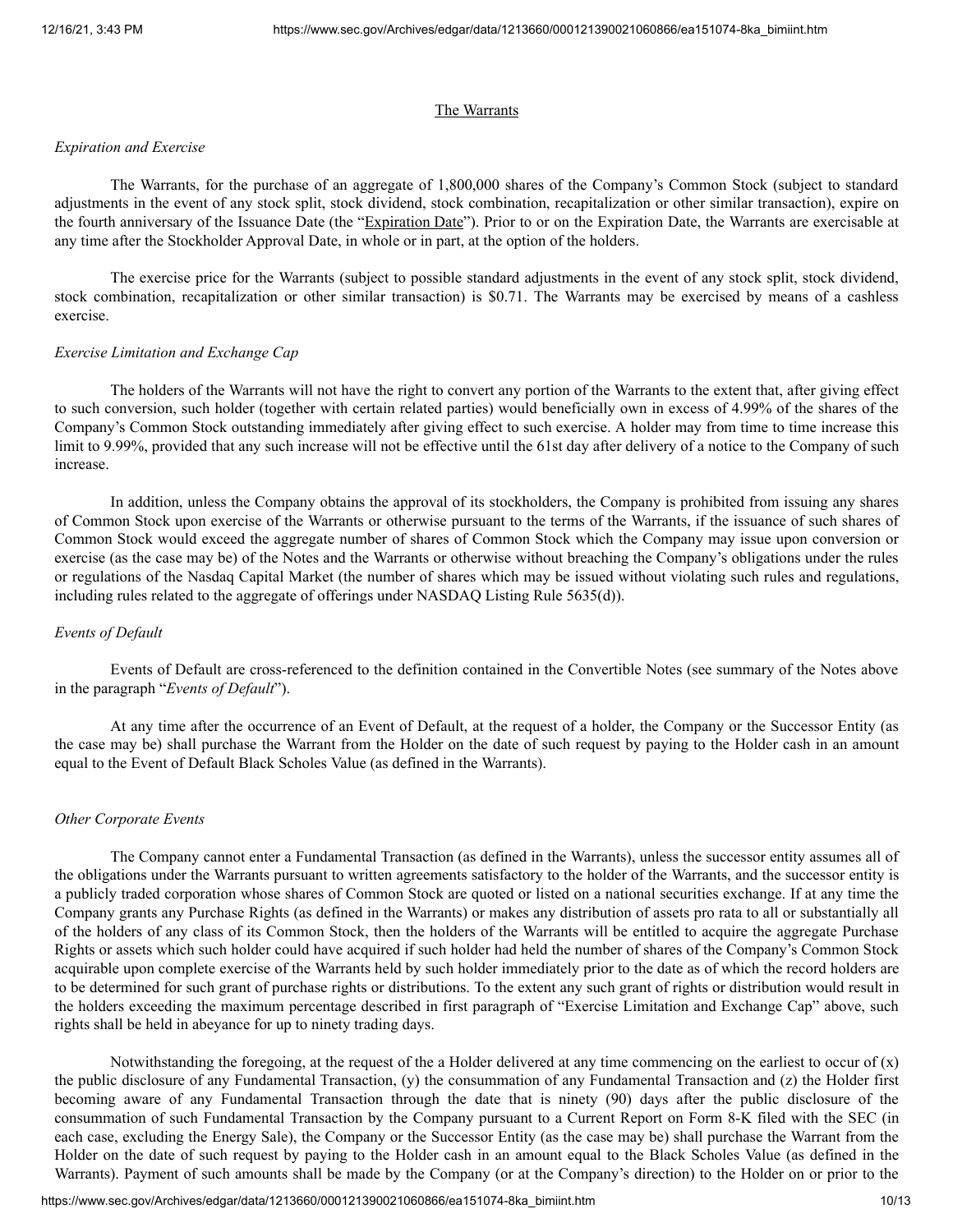12/16/21, 3:43 PM https://www.sec.gov/Archives/edgar/data/1213660/000121390021060866/ea151074-8ka\_bimiint.htm

later of (x) the second (2nd) trading day after the date of such request and (y) the date of consummation of such Fundamental Transaction.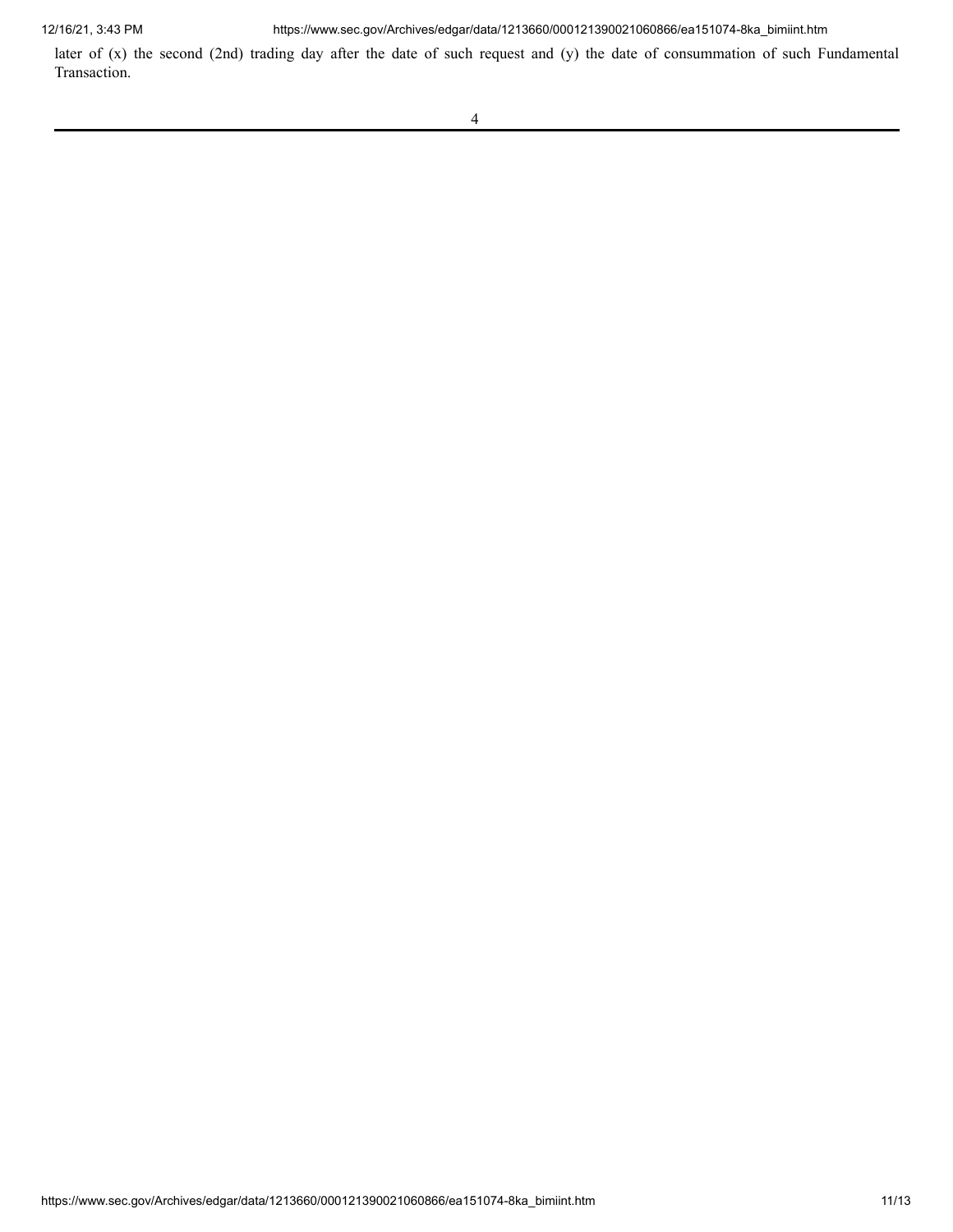## Registration Rights Agreement

In connection with the Private Placement, the Company and the Holders entered into a Registration Rights Agreement (the "Registration Rights Agreement"). Pursuant to the Registration Rights Agreement, the Company has agreed to file and maintain with the SEC a registration statement for resale of the shares of Common Stock issuable upon conversion of the Convertible Notes and exercise of the Warrants.

# Placement Agent

FT Global Capital Inc. ("FT Global") acted as the exclusive placement agent in connection with the offering, and received a cash fee of 8% of the aggregate amount of capital received by the Company in this offering, plus \$50,000 in offering related reimbursed expenses, and placement agent warrants at an initial exercise price of \$0.71 per share, to purchase up to that number of shares of common stock equal to 8% of the aggregate number of shares of common stock placed in the offering, subject to adjustment based on the number of shares of common stock issued pursuant to the Notes placed in the offering. If additional Notes are purchased by the Holders under the SPA, FT Global will be entitled to additional placement agent warrants in connection with such additional Notes.

The preceding description is a summary of the agreements entered into by the Company in connection with the abovereferenced transaction, and does not purport to be a complete description of the rights and obligations of the parties thereunder. Such summaries do not purport to be complete and are qualified in their entirety by reference to the SPA, the Convertible Notes, the Warrants, the Registration Rights Agreement and the other transaction agreements, which are filed as exhibits to this Current Report. Investors and security holders of the Company are urged to read the exhibits filed herewith in **their entirety because they contain important information about the transaction.**

5